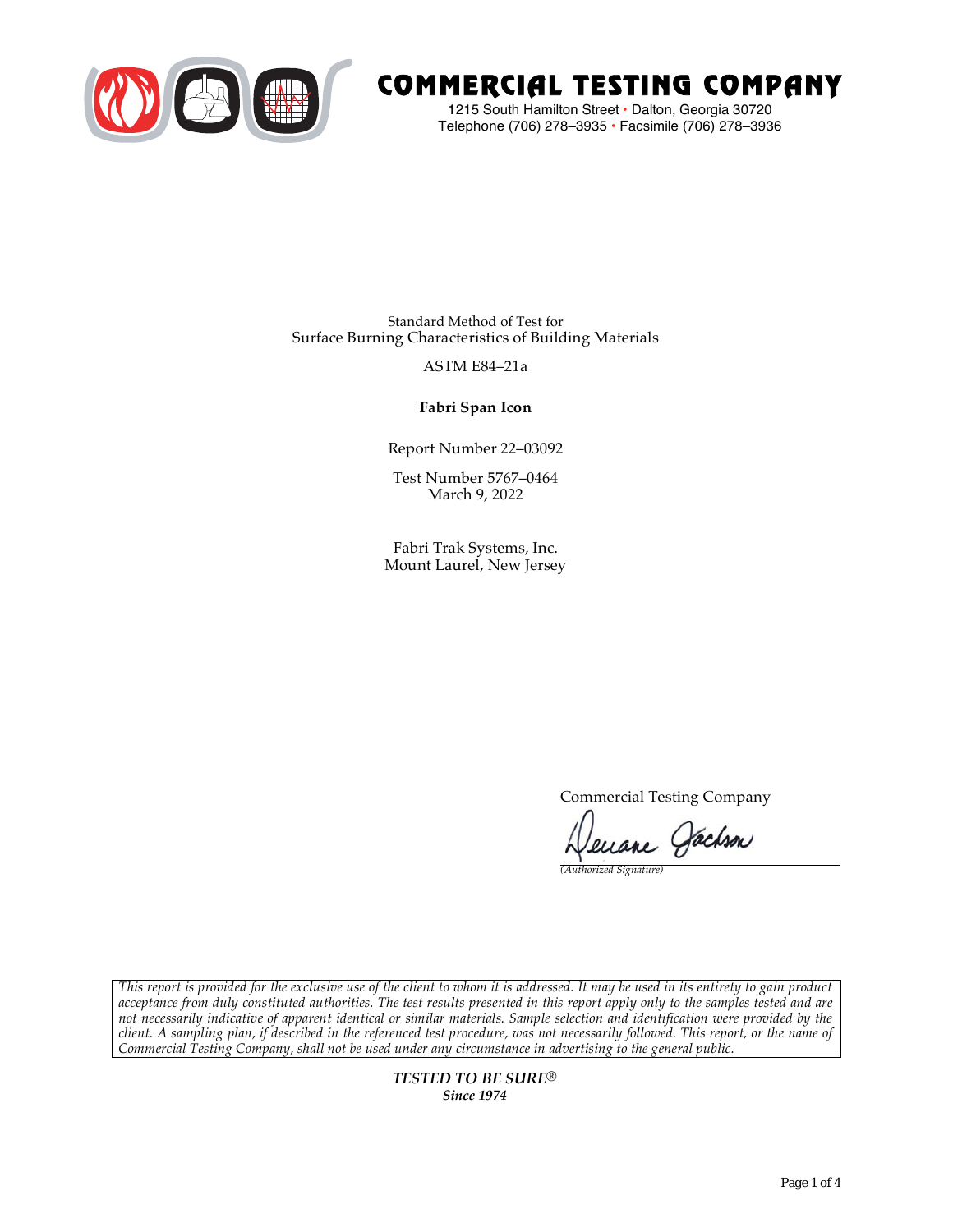### **INTRODUCTION**

This report is a presentation of results of a surface flammability test on a material submitted by Fabri Trak Systems, Inc., Mount Laurel, New Jersey.

The test was conducted in accordance with the ASTM International fire-test-response standard E84–21a, *Surface Burning Characteristics of Building Materials*, sometimes referred to as the Steiner tunnel test. ASTM E84 is an American National Standard (ANSI) and has been approved for use by agencies of the Department of Defense. The ASTM E84 test method is the technical equivalent of UL No. 723. The test is applicable to exposed interior surfaces such as walls and ceilings. The test is conducted with the specimen in the ceiling position with the surface to be evaluated face down toward the ignition source. Thus, specimens shall either be self-supporting by its own structural quality, held in place by added supports along the test surface, or secured from the back side.

This standard is used to measure and describe the response of materials, products, or assemblies to heat and flame under controlled conditions, but does not by itself incorporate all factors required for firehazard or fire-risk assessment of the materials, products, or assemblies under actual fire conditions.

#### **PURPOSE**

The purpose of the test is to provide only the comparative measurements of surface flame spread and smoke development of materials with that of select grade red oak and fiber–reinforced cement board, Grade II, under specific fire exposure conditions with the smoke area of heptane used to establish the smoke-developed index. The test exposes a nominal 24-foot long by 20-inch wide test specimen to a controlled air flow and flaming fire adjusted to spread the flame along the entire length of a red oak specimen in  $5\frac{1}{2}$  minutes. During the 10-minute test duration, flame spread over the specimen surface are measured and recorded. Test results are calculated relative to red oak, which has an arbitrary rating of 100, and fiber–reinforced cement board, Grade II, which has a rating of 0. The 100 smoke-developed index is calculated using the smoke area of heptane.

The test results are expressed as Flame Spread Index and Smoke-Developed Index. The Flame Spread Index is defined in ASTM E176 as "a number or classification indicating a comparative measure derived from observations made during the progress of the boundary of a zone of flame under defined test conditions." The Smoke-Developed Index, a term specific to ASTM E84, is defined as "a number or classification indicating a comparative measure derived from smoke obscuration data collected during the test for surface burning characteristics." There is not necessarily a relationship between the two measurements.

The method does not provide for measurement of heat transmission through the surface tested, the effect of aggravated flame spread behavior of an assembly resulting from the proximity of combustible walls and ceilings, or classifying a material as noncombustible solely by means of a Flame Spread Index.

The zero reference and other parameters critical to furnace operation are verified on the day of the test by conducting a 10–minute test using 1/4–inch fiber–reinforced cement board, Grade II. Periodic tests using NOFMA certified 23/32–inch select grade red oak flooring provide data for the 100 flame spread reference with heptane providing data for calculating the 100 smoke-developed index. These procedures are more fully described in Section 7of the E84 Standard.

#### **TEST SAMPLE**

The test sample, selected by the client, was identified as **Fabri Span Icon**, a fabric with a total weight of 6.7 ounces per square yard. The material was conditioned to equilibrium in an atmosphere with the temperature maintained at  $71 \pm 2$ °F and the relative humidity at  $50 \pm 5$  percent. For testing, three lengths of the fabric, each measuring 2 feet wide by 8 feet in length, were free laid over a 2-inch hexagonal wire mesh supported by 1/4-inch diameter steel rods spanning the ledges of the tunnel furnace at 24-inch intervals. This method of support is described in Annex A4 of the E84 standard, Sections A4.3, A4.5 and A4.8.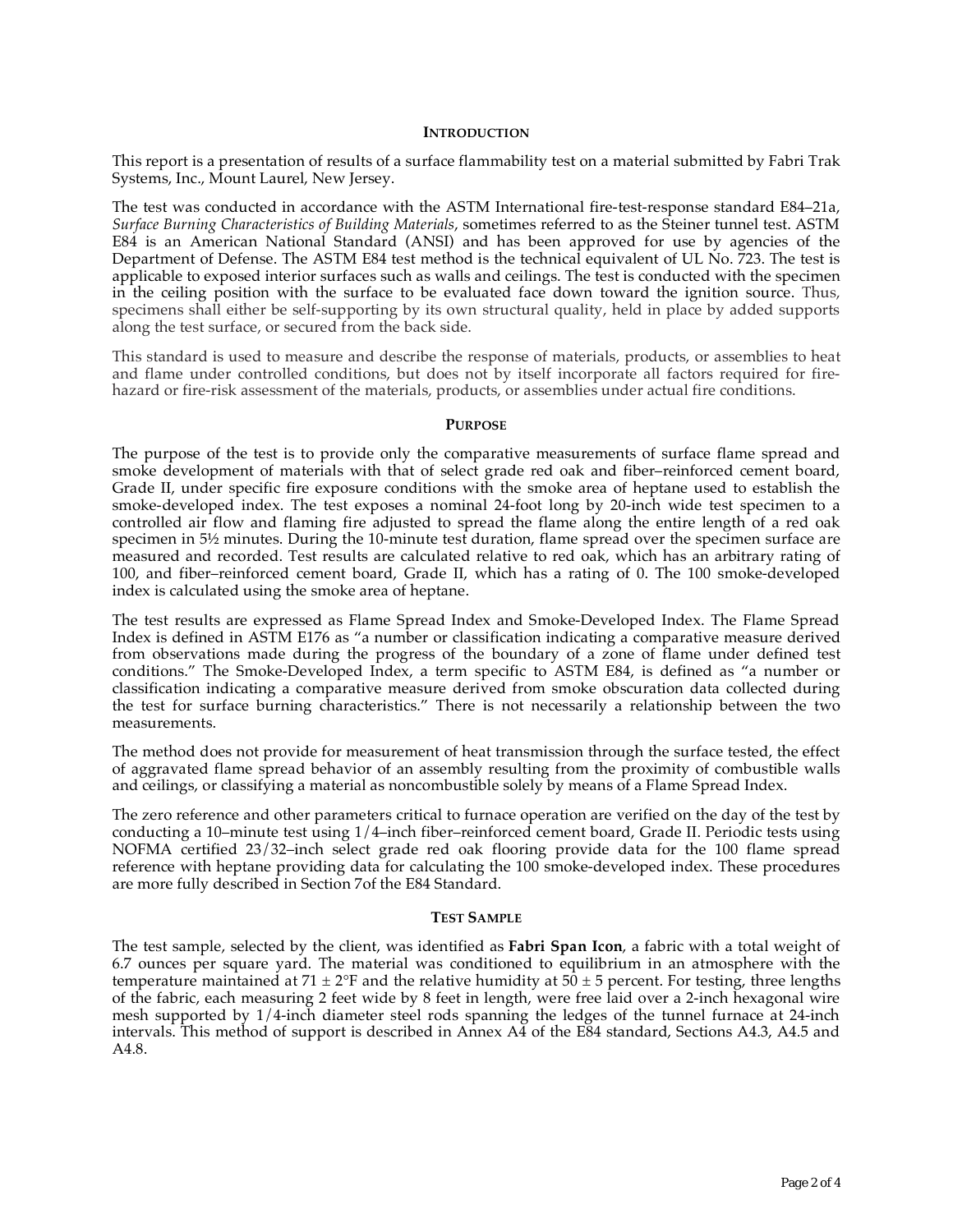### **TEST RESULTS**

The test results, calculated on the basis of observed flame propagation and the integrated area under the recorded smoke density curve, are presented below. The Flame Spread Index obtained in E84 is rounded to the nearest number divisible by five. Smoke-Developed Indices are rounded to the nearest number divisible by five unless the Index is greater than 200. In that case, the Smoke-Developed Index is rounded to the nearest 50 points. The rounding procedures are more fully described in Sections 9.1, 9.2, and X3 of the E84 Standard. The flame spread and smoke development data are presented graphically at the end of this report.

| <b>Test Specimen</b>                    | Flame Spread Index | Smoke-Developed Index |
|-----------------------------------------|--------------------|-----------------------|
| Fiber-Reinforced Cement Board, Grade II |                    |                       |
| Red Oak Flooring                        | 100                |                       |
| Heptane, (HPLC) Grade                   |                    | 100                   |
| Fabri Span Icon                         |                    |                       |

#### **OBSERVATIONS**

Specimen ignition over the burners occurred at 0.08 minute. Surface flame spread was observed to a maximum distance of 1.05 feet beyond the zero point at 0.40 minute. The maximum temperature recorded during the test was 509°F. For information purposes, the actual (unrounded) Flame Spread and Smoke-Developed Indices were 5.2 and 36.3 respectively.

#### **CLASSIFICATION**

The Flame Spread Index and Smoke-Developed Index values obtained by ASTM E84 tests are frequently used by code officials and regulatory agencies in the acceptance of interior finish materials for various applications. The most widely accepted classification system is described in the National Fire Protection Association publication NFPA 101 *Life Safety Code*, where:

| Class A $0-25$ Flame Spread Index     | $0 - 450$ Smoke-Developed Index |
|---------------------------------------|---------------------------------|
| Class B $26 - 75$ Flame Spread Index  | $0 - 450$ Smoke-Developed Index |
| Class C $76 - 200$ Flame Spread Index | $0 - 450$ Smoke-Developed Index |

Class A, B, and C correspond to Type I, II, and III respectively in other codes. They do not preclude a material being otherwise classified by the authority of jurisdiction.